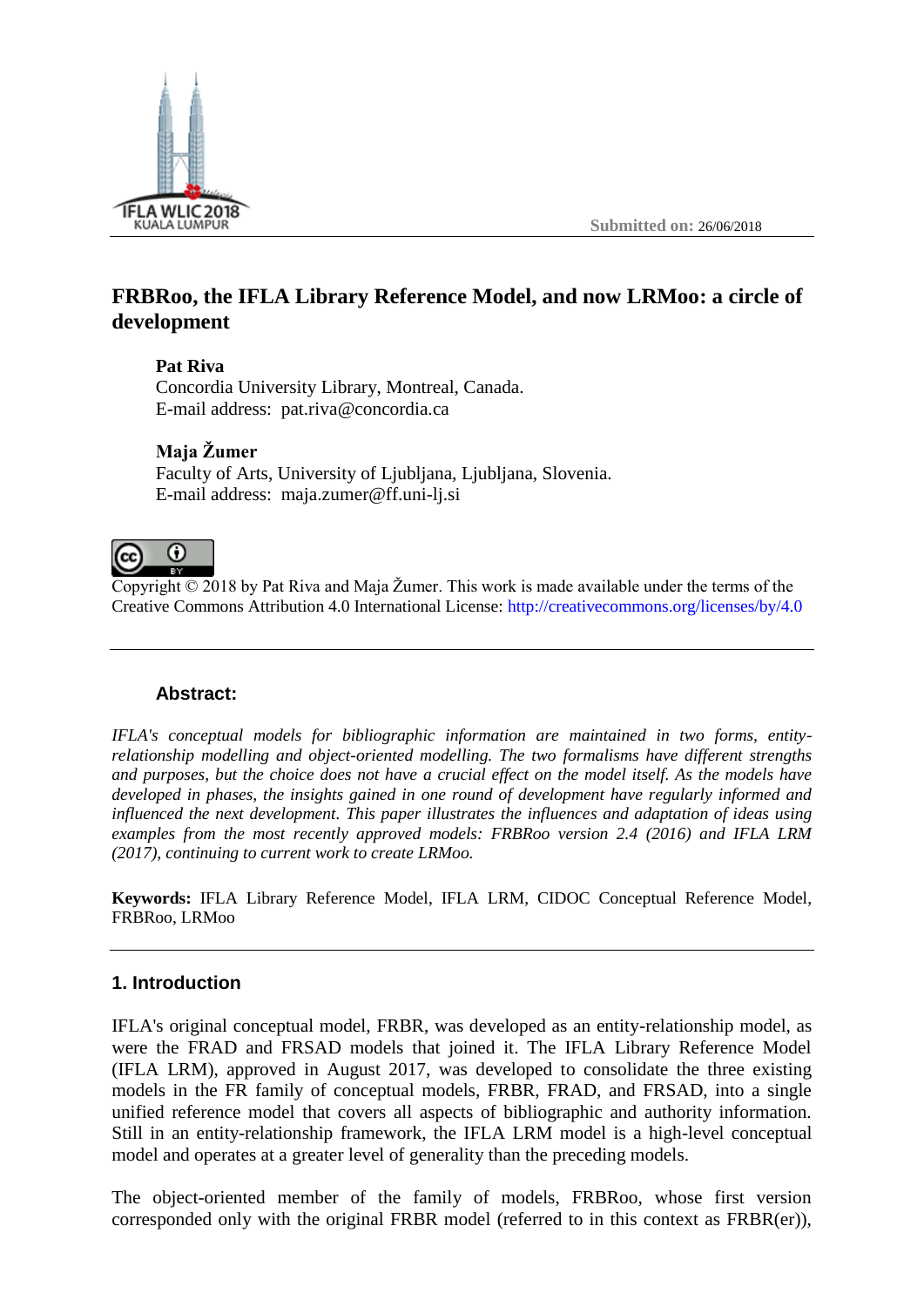was later expanded to include FRAD and FRSAD, starting from version 2. The FRBRoo model was designed as an object-oriented version of the FRBR model functioning as a compatible extension to the CIDOC Conceptual Reference Model (CIDOC CRM), the ontology developed and maintained by the museum community.

## **2. Influence of CIDOC CRM on IFLA LRM**

The development work that gave rise to the FRBRoo model was undertaken during meetings of the CIDOC CRM Special Interest Group (SIG), the group mandated to maintain the CIDOC CRM model, and following its working practices. The core CIDOC CRM SIG members who participated in FRBRoo development, along with representatives mandated by the FRBR Review Group, became known as the International Working Group on FRBR and CIDOC CRM Harmonisation, and the same group has alternatively been referred to as the Working Group on FRBR/CRM dialogue by the FRBR Review Group.

This close working relationship with experts in the CIDOC CRM model has meant that FRBRoo was closely integrated with the CIDOC CRM, allowing insights from CIDOC CRM to be incorporated into the object-oriented model. However, it is important to remember that the direction of model development has always involved two stages. First, the creation of an entity-relationship model of the library domain by working groups composed of librarian experts. Then, its transposition to a harmonised object-oriented model developed jointly with the museum community.

These stages were applied for the first time to produce FRBRoo version 1 (completed in 2009) from FRBR, then again to produce FRBRoo version 2.4 (completed in 2015 and approved as an IFLA standard in 2016) from FRBR plus FRAD and FRSAD. The goal of rapidly expanding the initial version of FRBRoo into a model that included FRAD and FRSAD meant that a consolidation process was completed first within the object-oriented FRBRoo model. This process operated as a parallel and partly independent development from the consolidation process that led to the IFLA LRM model two years later. Although the issues raised through that process informed the thinking of the Consolidation Editorial Group, the solutions adopted in FRBRoo version 2.4 did not predetermine the decisions ultimately taken in IFLA LRM.

Some of the areas of influence between the development of FRBRoo and IFLA LRM include the use of entity hierarchies, the concept of representativity, and modelling bibliographic identities.

## **2.1. Entity hierarchies**

In the CIDOC CRM model the classes (entities) are organised in a superclass/subclass structure that allows the properties (equivalent to relationships and attributes) to be declared at the most general applicable class and yet also apply to all of its subclasses. FRBRoo also makes extensive use of subclasses and subproperties to streamline the model and avoid the repetition of properties.

In contrast, FRBR did not organise the entities into a hierarchy; all ten FRBR entities function independently as far as relationships are concerned. This had immediate consequences in the definition of the primary relationships. FRBR figure 3.2 depicts the four responsibility relationships each as linking one of the entities *work*, *expression*, *manifestation*, and *item* to both the *person* and the *corporate body* entities. The diagram does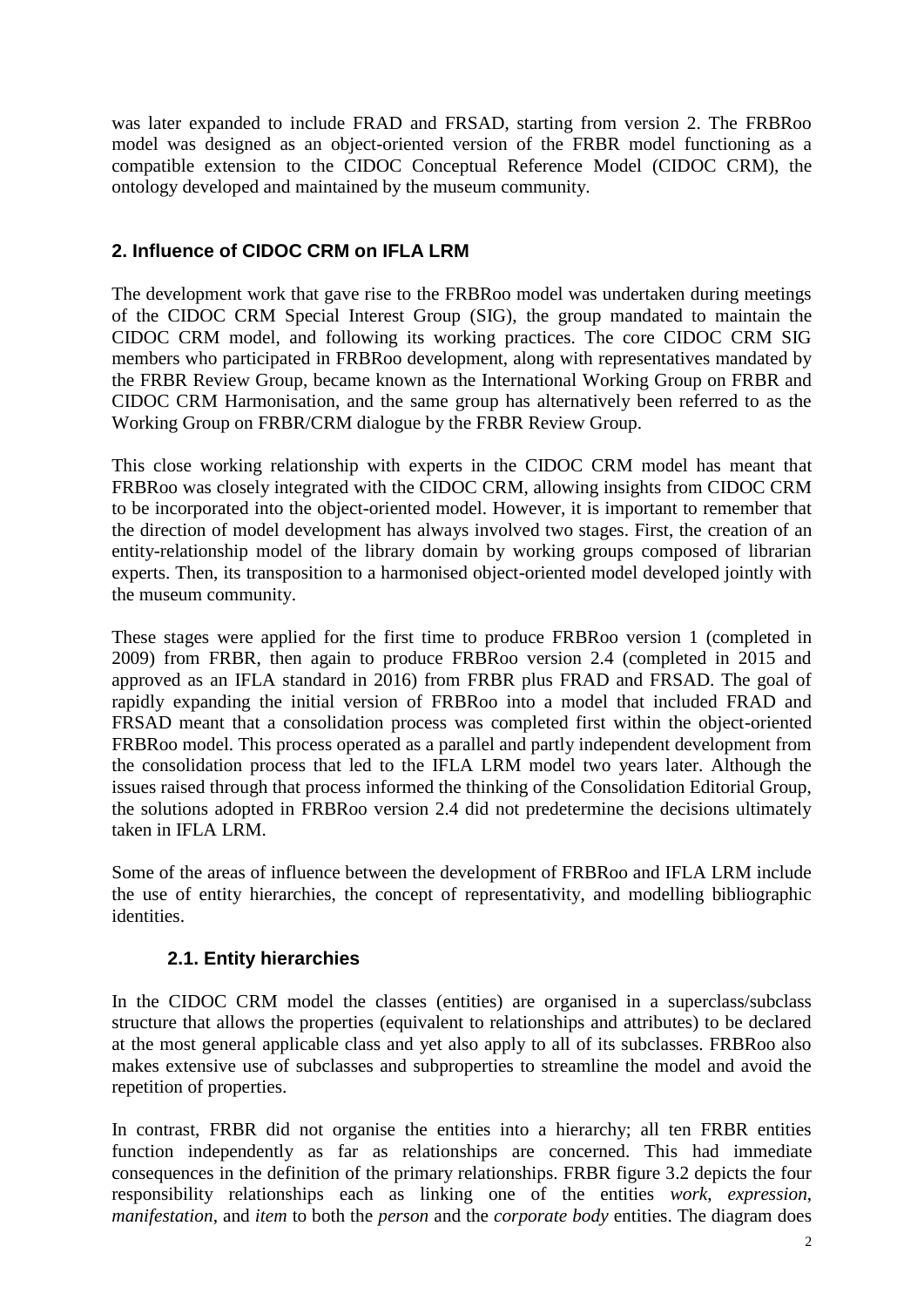this by showing the target of the relationships as an unlabelled box around both the *person* and *corporate body* entities. In establishing a namespace for the FRBR model, each responsibility relationship had to be declared separately for each combination of domain and range. For instance, the relationship *work* **is created by** *person* is frbrer:P2009 while *work* **is created by** *corporate body* is frbrer:P2007, and (added by FRAD) *work* **is created by** *family* is frad:P2020. In this way, what are really only four distinct relationships semantically, end up as 12 different formal declarations in linked data, obscuring the underlying pattern.

Similarly, FRBR figure 3.3 depicts the subject relationship as linking the entity *work* to boxes surrounding all ten of the FRBR entities, resulting in ten distinct namespace declarations (and an eleventh with the entity *family* as range), all for the same semantic relationship. In FRSAD the subject relationship is declared between *work* and the entity *thema*, adding a twelfth declaration to the combined namespaces. Although FRSAD appendix B (*Relationship of FRSAD with FRBR and FRAD*) describes the entity *thema* as a "superclass of all entities that can be subjects of a *work*" these FRBR entities are not entities declared in FRSAD, and this superclassing is not an official part of the FRSAD model.

IFLA LRM integrated the concept of hierarchical structure from CIDOC CRM/FRBRoo and adopted an enhanced entity-relationship framework which permitted the introduction of a simple entity hierarchy with three levels (shown in IFLA LRM table 4.1), taking the opportunity to reduce redundancy in the declaration of attributes and relationships. The top level entity LRM-E1 *res* is the superclass of all other entities in the model. It takes the role of the FRSAD entity *thema* in the subject relationship, serving as the range of the LRM-R12 **has as subject** relationship, which only needs to be declared once as it also applies to all subclasses of LRM-E1 *res*. At the lower hierarchical level, the LRM-E6 *agent* entity is the superclass of the two entities LRM-E7 *person* and LRM-E8 *collective agent*. This is particularly significant in streamlining the attributes and relationships of these entities which, with few exceptions, can be declared at the level of LRM-E6 *agent*.

## **2.2. Representativity**

In FRBR all *expressions* of a given *work* have equal status, and all attributes of these *expressions* are equal. There is no mechanism to single out an "original" *expression*, nor to flag any of its attribute values as significant. This has led to considerable discussion as it would seem intuitive that the original language of a textual *work*, or the original key of a musical composition, would be of interest to users.

In modelling the process by which a cataloguer assigns a uniform title to a *work*, FRBRoo version 1.0 introduced the idea that a *manifestation* may be determined to be representative of a specific *expression*, and that an *expression* may be determined to be representative of the *work*. This allows features of the representative *manifestation*, such as its title proper, to be used as the title for the *expression* embodied in that *manifestation*. Then in the next process of abstraction, features of that *expression*, such the language of its text, can then be used in devising the title for the *work*. FRBRoo formally models this process using two classes, F41 Representative Manifestation Assignment and F42 Representative Expression Assignment, both subclasses of the CIDOC CRM class E13 Attribute Assignment. Properties R40 **has representative expression (is representative expression for)** and R41 **has representative manifestation product type (is representative manifestation product type for)** link the respective *works*-*expressions*-*manifestations*.

In IFLA LRM, this notion of representativity was introduced to provide a way to identify those *expression* attributes that are significant in identifying the *work*, such as those generally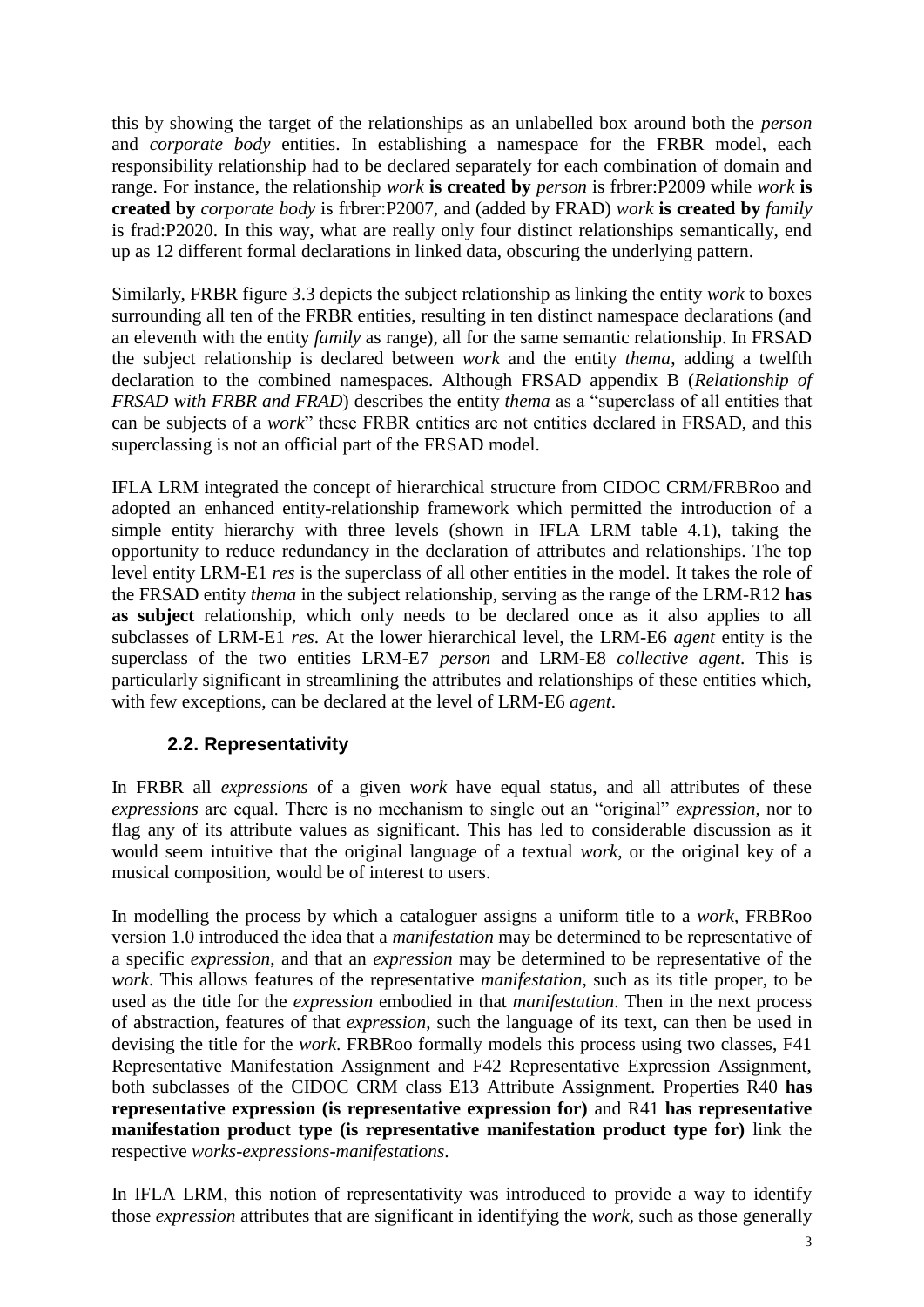used in assigning a preferred access point for the *work*. The first proposed mechanism, found in the 2016 world-wide review draft, involved defining an attribute of the *expression* that would flag an *expression* as being representative of the *work*, automatically meaning that the attributes of that *expression* would be viewed as being values that are significant for the *work*. The inspiration for this modelling technique can clearly be seen in the FRBRoo model described above.

However, responses to the world-wide review pointed to practical and conceptual difficulties with the identification of a specific representative *expression* for a *work* all of whose attributes would be granted this special status. In the approved IFLA LRM model, the ability to identify attribute values that are significant in characterizing a *work* was retained, but instead modelled via a special attribute of the *work*, LRM-E2-A2 Representative Expression Attribute, which can be subtyped to provide for the identification of relevant attributes depending on the category of the *work*. In this case, IFLA LRM ultimately moved beyond the FRBRoo technique and adopted an original solution to the issue of representativity.

## **2.3. Representing bibliographic identities**

FRAD was the first model to consider the issue of bibliographic identities or personas that may be adopted by individuals or groups when producing *works*. FRAD integrated these personas into the definition of the entity *person*, resulting in a definition of that entity incompatible with the definition of *person* from FRBR. FRAD also innovated in modelling *names*, *identifiers* and *controlled access points* as entities in their own right, rather than considering them attributes of other entities, also establishing a general appellation relationship. The FRSAD model also separated the entity *thema* (any entity used as a subject of a *work*) from the entity *nomen* which comprised all forms of appellations.

FRBRoo version 2.4, starting from the FRSAD definition of *nomen*, developed the view of bibliographic identities as *nomens* restricted to specific contexts of use, attested to in nomen use statements found in reference sources. Formally, FRBRoo added classes and properties to explicitly link an entity with any *nomen* used to refer to it, as well as to account for any assignment activities. The class F35 Nomen Use Statement comprises formal statements, such as those found in authority records, that link a *nomen* with its meaning. To account for the adoption of a name by a person in specific circumstances or during particular time periods, FRBRoo defined the classes F52 Name Use Activity and F51 Pursuit. This permitted continued interoperability of the basic *person* entity with the E21 Person class in CIDOC CRM. Carefully accounting for *nomens* and their properties was the single issue resulting in most of the expansion of FRBRoo into version 2.4.

Much of this insight has been adapted in IFLA LRM. Bibliographic identities are modelled as *nomens* assigned to actual *agents*. The attributes of the LRM-E9 *nomen* entity include LRM-E9-A5 Context of Use and LRM-E9-A6 Reference Source. However, IFLA LRM has developed a more carefully nuanced definition of the *nomen* entity, defining it as the "association between an entity and a designation that refers to it" and defining the attribute LRM-E9-A2 Nomen String to store the actual signs that make up the appellation. As a reified relationship, LRM-E9 *nomen* is in a similar role as the F35 Nomen Use Statement.

## **3. From IFLA LRM to LRMoo**

Now that IFLA LRM is approved, the harmonisation process with the CIDOC CRM model has begun anew. Work has already begun to review FRBRoo version 2.4 to bring it into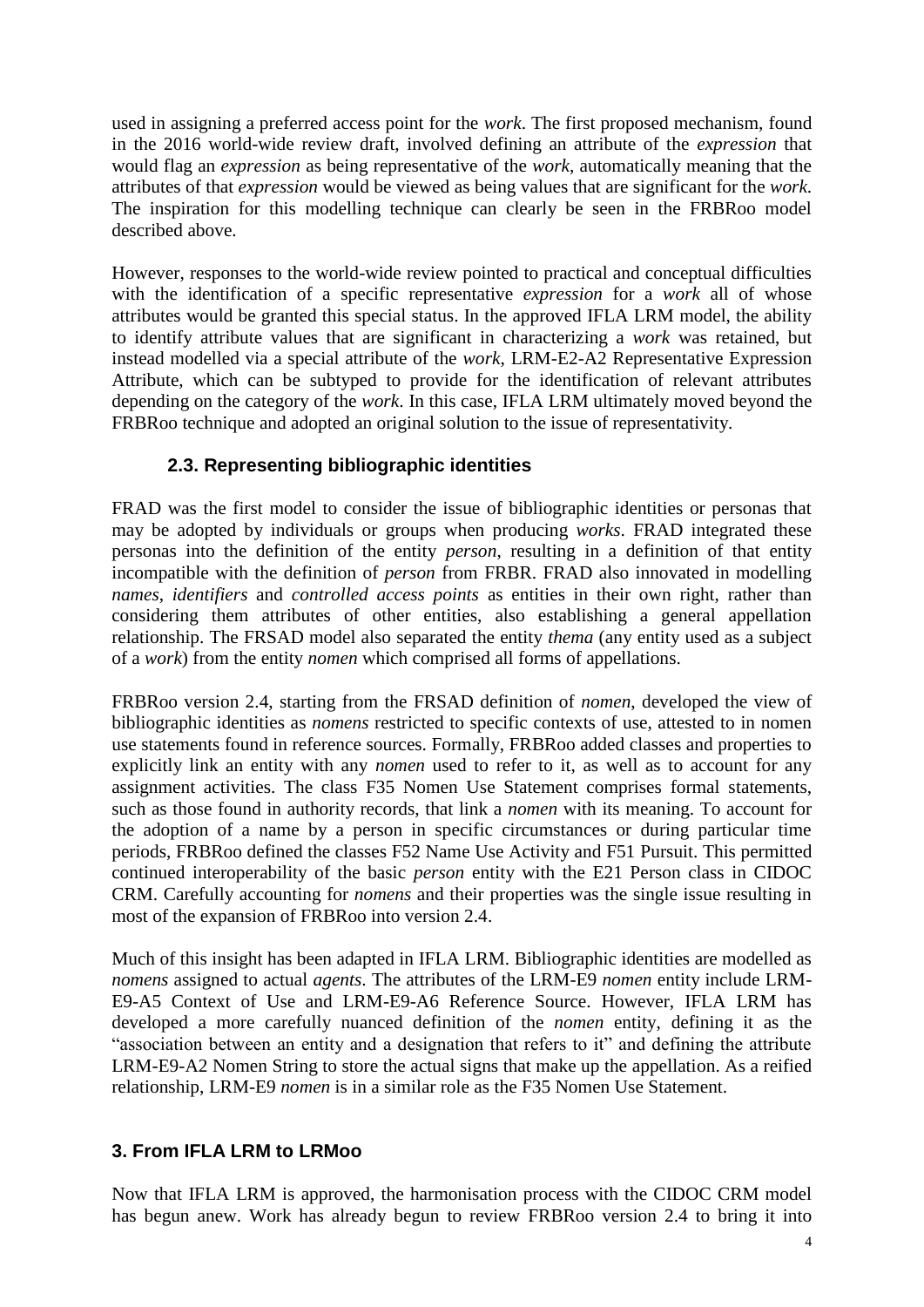conformance with IFLA LRM, thus maintaining this important aspect of cross-community compatibility. The first steps towards bringing the object-oriented model into conformity with IFLA LRM took place in April 2017, at the Joint Meeting of the CIDOC CRM Special Interest Group and FRBR/CRM Harmonisation Working Group, and has continued at meetings in October 2017, January 2018 and May 2018. Since the entity-relationship model was given a new name, the decision was taken at the October 2017 meeting of the CIDOC CRM Special Interest Group to also rename the object-oriented model, which will be known as LRMoo.

In the same way that developing IFLA LRM was much more than a simple editorial task, transferring it into the object-oriented framework is also providing an opportunity to critically re-assess all aspects of FRBRoo. The review, while not changing the nature of the model, will surely permit some simplifications and possibly lead to a "core" model for implementation. This work is ongoing, with a projected completion of a draft model definition text by the end of 2018.

When FRBRoo was developed it was the first extension to CIDOC CRM. One of the design principles was that the FRBRoo model would be self-contained and also clearly reflect in itself the FRBR(er) model. As a result, classes were declared in FRBRoo for FRBR entities that were considered exactly equivalent to CIDOC CRM classes. Among these were: F6 Concept, equal to E28 Conceptual Object; F7 Object, equal to E18 Physical Thing; F8 Event, equal to E4 Period; F9 Place, equal to E52 Place; F10 Person, equal to E21 Person; F13 Identifier, equal to E42 Identifier. In most of these cases, the scope notes for the FRBRoo class consisted of an abridged version of the corresponding CIDOC CRM class as of a specific version of CIDOC CRM. While this reduced the need for users of FRBRoo to consult the CIDOC CRM documentation, it carried the potential of inconsistency if updates to the CIDOC CRM scope notes did not get carried over to FRBRoo. In recent years, the CIDOC CRM family has grown to include several other extensions. It is now recognized that these cannot all duplicate core CIDOC CRM classes in this way. The new policy is to avoid duplication of CIDOC CRM classes in the extensions. What this means for LRMoo is that IFLA LRM entities such as LRM-E7 *person*, LRM-E10 *place* and the new entity LRM-E11 *time-span* are now mapped directly to the corresponding CIDOC CRM classes E21 Person, E52 Place and E53 Time-span. The previously defined FRBRoo classes F9 Place and F10 Person are deprecated.

The main focus in developing LRMoo is on streamlining the *work*-*expression*-*manifestationitem* chain. Particularly the group of *work* classes (F14 Individual Work, F15 Complex Work, F16 Container Work) that caused some confusion and consequently resulted in noninteroperable interpretations. The stricter definitions and scope notes of IFLA LRM enable a better understanding of the underlying logic and simplify the development of mappings.

## **4. The influence on CIDOC CRM**

FRBRoo has in the past influenced and enhanced aspects of CIDOC CRM. A few examples stand out. The distinction between a *work* (an abstract intellectual or artistic creation) and an *expression* (the fixing of this creation in a sequence of signs) was generalized and brought into CRM already in version 4.2.5 (May 2008) through the declaration, as subclasses of E28 Conceptual Object, of the classes E89 Propositional Object (superclass of F1 Work) and E90 Symbolic Object (superclass of F2 Expression).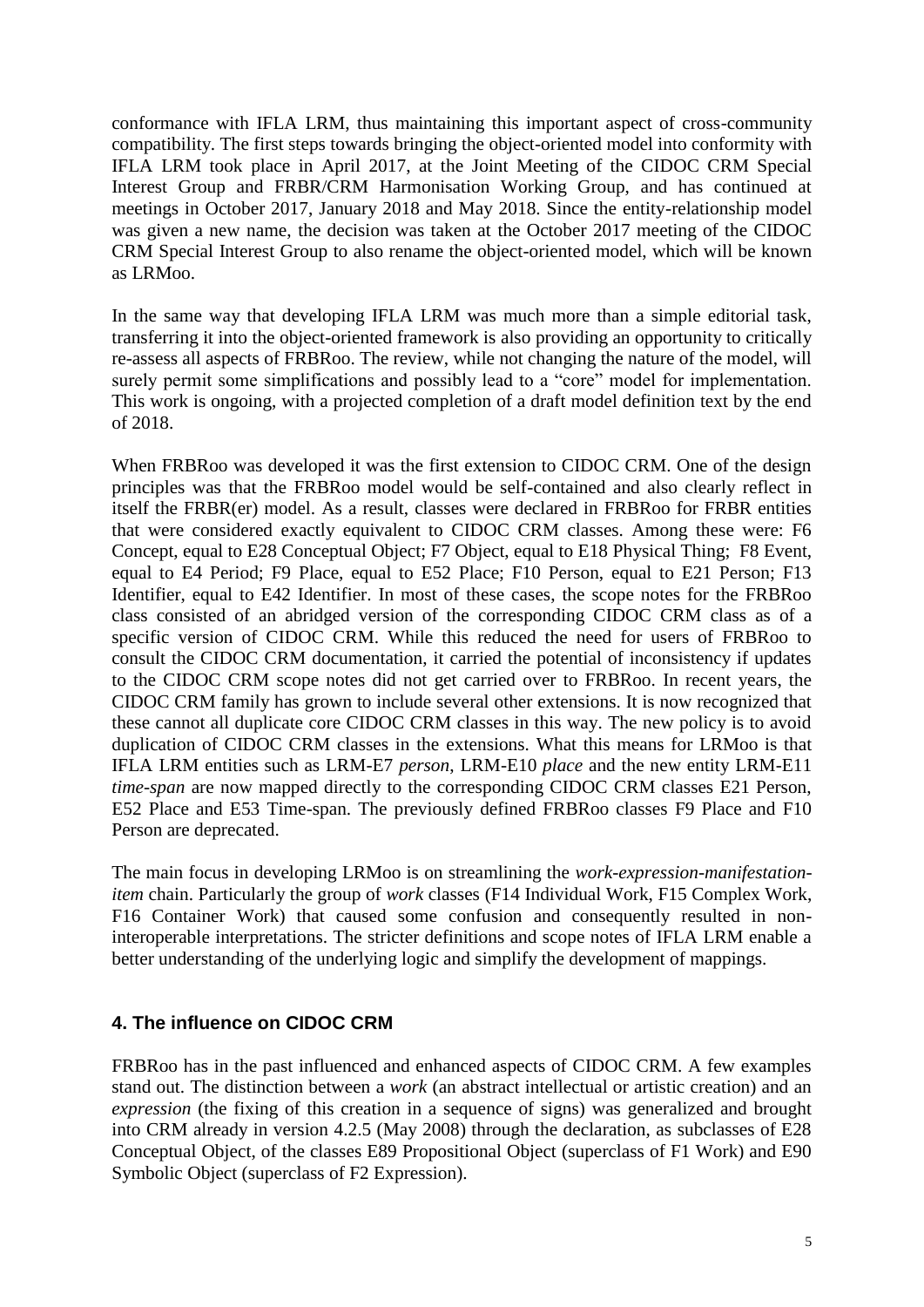FRBRoo (unlike FRBR(er)), distinguishes between *manifestations* consisting of a single *item*, class F4 Manifestation Singleton, and published, mass-produced *manifestations*, class F3 Manifestation Product Type. A Manifestation Product Type is the set of characteristics that define a specific publication, specifying those features that all *items* of that *manifestation* should display. However, all industrial or mass-produced products relate to an underlying product type, not only publications. As a result, in December 2016 the more general class E99 Product Type was accepted for CIDOC CRM and was first published in version 6.2.2 (2017). E99 Product Type allows the concept of type and exemplar to be applied to any sort of E22 Man-Made Object that is created through a process that is meant to produce multiple identical copies.

While the concept of appellations and identifiers has always been present in CIDOC CRM through the class E41 Appellation and its subclass E42 Identifier, a number of specializations of appellation were defined by the type of thing identified by the appellation. For instance, classes E44 Place Appellation, E49 Time Appellation, E75 Conceptual Object Appellation, and E82 Actor Appellation were defined to name, respectively, instances of E53 Place, E52 Time-span, E28 Conceptual Object and E39 Actor. However, experience working with the *nomen* model from FRBR<sub>00</sub> 2.4, led to a review of the specialization of appellation types. At the December 2016 meeting it was decided to deprecate the E82 Actor Appellation class. This decision was influenced by the understanding that there is no innate form of a name that means it is for an actor, this is entirely governed by usage.

This cycle of influence between models will likely continue. So far the work on LRMoo had led to a critical examination of intention behind the descriptions of long-standing CIDOC CRM classes relating to agents, particularly the E74 Group class. In the mapping between IFLA LRM and LRMoo, a more careful distinction is being made between an actual E74 Group (currently viewed as a superclass of LRM-E8 *collective agent*) and people sharing one or more specific characteristics, such as an intended audience.

As the PRESSoo model is an extension based on both FRBRoo version 2.4 and CIDOC CRM, the change from FRBRoo to LRMoo will inevitably lead to PRESSoo revision. One possible impact relates to the Z9 Storage Unit class in PRESSoo. In the discussion of LRMoo, "promoting" the Z9 class from PRESSoo into LRMoo is an option being considered, which would mean that PRESSoo would no longer need to declare that class.

## **Conclusion**

The models need to be tested in real applications and since IFLA LRM is a very general and high-level model, extensions and refinements will need to be developed. These implementations will be the real test of the model – and possible incentive to develop LRM further, thus starting a new cycle of developments.

## **References**

Definition of the CIDOC Conceptual Reference Model / produced by the ICOM/CIDOC Documentation Standards Group, continued by the CIDOC CRM Special Interest Group ; current main editors: Patrick Le Bœuf, Martin Doerr, Christian Emil Ore, Stephen Stead. Version 6.2.2. January 2017. Available at: http://www.cidoc-crm.org/sites/default/files/2017-09- 30%23CIDOC%20CRM\_v6.2.2\_esIP.pdf (accessed 2018-06-06)